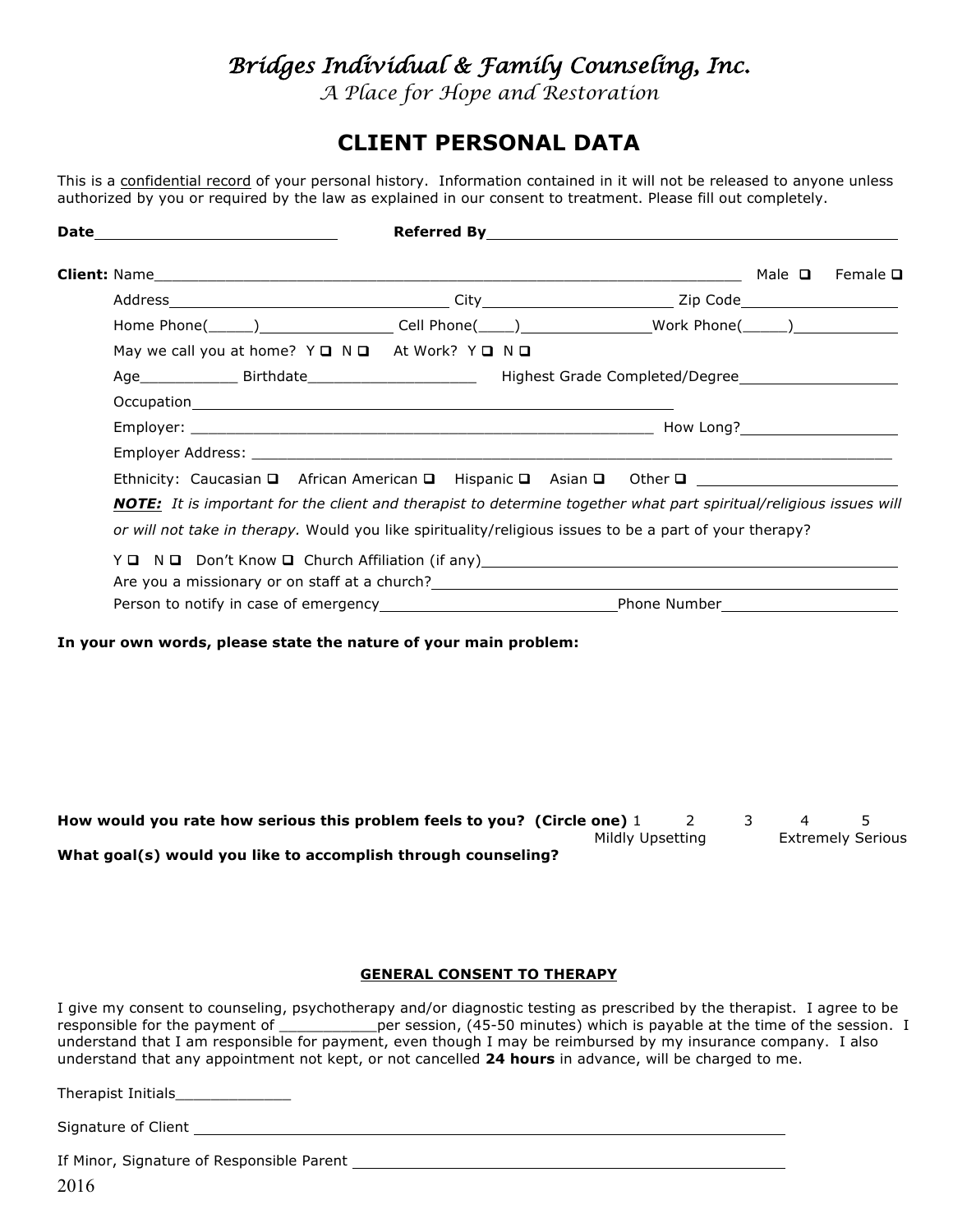### **FAMILY INFORMATION**

| Marital status - current: Single □ Married □ Divorced □ Separated □ Widow/er □ Partner □ Dating □                                                                                                                              |              |                               | Spouse/Partner Birthdate: _________________ |                            |
|--------------------------------------------------------------------------------------------------------------------------------------------------------------------------------------------------------------------------------|--------------|-------------------------------|---------------------------------------------|----------------------------|
|                                                                                                                                                                                                                                |              |                               |                                             |                            |
| Are your children living with you? Yes $\square$ No $\square$                                                                                                                                                                  |              |                               |                                             |                            |
| Parents: Father: Age _____ Occupation _______________________ Mother: Age ______ Occupation _________________                                                                                                                  |              |                               |                                             |                            |
| Did you grow up with both parents in the home? $Y \Box \Box \Box$ If your parents divorced, what age were you?                                                                                                                 |              |                               |                                             |                            |
| Did your parents remarry following divorce? $Y \square N \square$ If yes, what age were you?                                                                                                                                   |              |                               |                                             |                            |
|                                                                                                                                                                                                                                |              |                               |                                             |                            |
| Please indicate any family history of the following by checking the appropriate box.                                                                                                                                           |              |                               |                                             |                            |
| о<br>Sexual abuse                                                                                                                                                                                                              | о            | <b>Chronic Mental Illness</b> |                                             |                            |
| o<br>Substance Abuse                                                                                                                                                                                                           | o            | Eating Disorder               |                                             |                            |
| o<br>Suicidality                                                                                                                                                                                                               | о            |                               |                                             |                            |
| Are you currently in therapy elsewhere? Y / N<br>Have you ever had any previous counseling or psychotherapy? $Y\Box \quad N\Box$<br>If YES, please list from most recent:                                                      |              |                               |                                             |                            |
| <b>PROBLEM</b>                                                                                                                                                                                                                 | <b>DATES</b> | THERAPIST & LOCATION          |                                             | Was Therapy<br>Successful? |
|                                                                                                                                                                                                                                |              |                               |                                             |                            |
|                                                                                                                                                                                                                                |              |                               |                                             |                            |
|                                                                                                                                                                                                                                |              |                               |                                             |                            |
| Have you ever attempted suicide? $Y \square \square \square$ If YES, when?                                                                                                                                                     |              |                               |                                             |                            |
|                                                                                                                                                                                                                                |              |                               |                                             |                            |
|                                                                                                                                                                                                                                |              |                               |                                             |                            |
| <b>MEDICAL INFORMATION</b>                                                                                                                                                                                                     |              |                               |                                             |                            |
|                                                                                                                                                                                                                                |              |                               |                                             |                            |
|                                                                                                                                                                                                                                |              |                               |                                             |                            |
|                                                                                                                                                                                                                                |              |                               | Easy to get to sleep? $Y \square N \square$ |                            |
| Primary Physician 2010 City Communication (Physical City City Communication City Communication City Communication City Communication (Physical City Communication City Communication City Communication City Communication Cit |              |                               |                                             |                            |